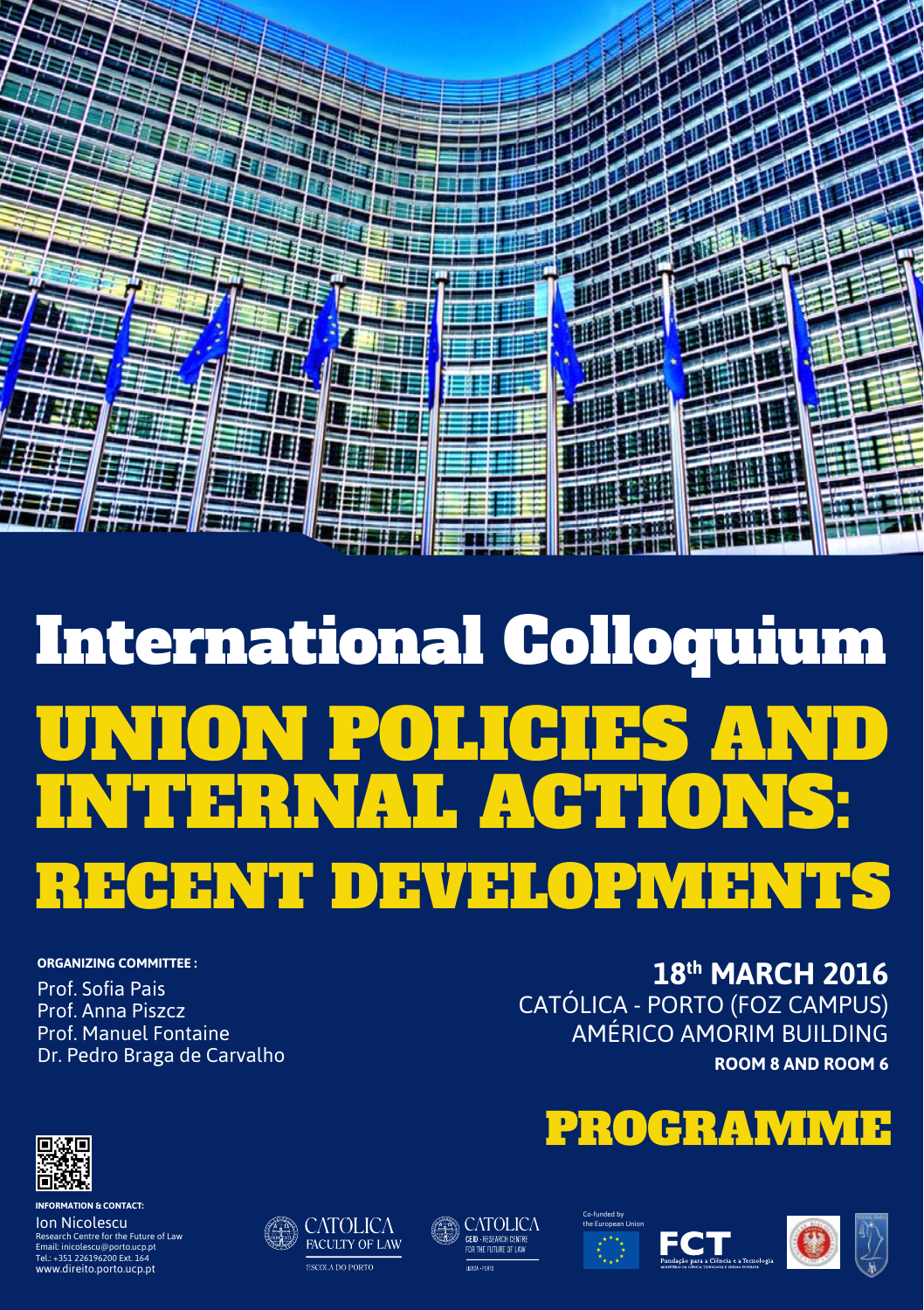

### AMÉRICO AMORIM BUILDING, ROOM 8

#### 11.00 am Welcome Session

**Professor Manuel Fontaine** *(Dean of the Oporto School of the Faculty of Law, Universidade Católica Portuguesa)*  **Professor Sofia Oliveira Pais**

*(Oporto School of the Faculty of Law, Universidade Católica Portuguesa)*

11.15 am First Session – New European Legal Challenges Chair: **Professor Sofia Oliveira Pais** *(Oporto School of the Faculty of Law, Universidade Católica Portuguesa)*

> Poland's policy on fining for competition infringements: Is it a drive towards the EU model of fining policy? **Professor Anna Piszcz**  *(Faculty of Law, University of Białystok)*

Free Movement of Capital and Privatisations

**Professor Pieter Van Cleynenbreugel** *(Faculty of Law, University of Liege)*

European trends in the Juvenile Justice System

**Professor Conceição Ferreira da Cunha** *(Oporto School of the Faculty of Law, Universidade Católica Portuguesa)*

Substantive harmonization *vs.* Conflict of laws

**Professor António Frada** *(Oporto School of the Faculty of Law, Universidade Católica Portuguesa)*

EU policies on Contract Law

**Professor Ana Afonso** *(Oporto School of the Faculty of Law, Universidade Católica Portuguesa)*

Debate

01.00 pm Lunch – Foz Campus Restaurant

#### AMÉRICO AMORIM BUILDING, ROOM 6

02.30 pm Second Session – Internal Market of the EU and Competition Policies Chair – **Professor Anna Piszcz** *(Faculty of Law, University of Białystok)*

> Changes in Polish regulation of prohibited clauses in the standard forms of agreements. How do they relate to EU consumer policy? **Paulina Korycińska-Rządca** *(Faculty of Law, University of Białystok, PhD Student)*

Access to the Commissions' documents in competition proceedings **Catarina Vieira Peres de Fraipont** *(Oporto School of the Faculty of Law, Universidade Católica Portuguesa, Ph.D. Student)*